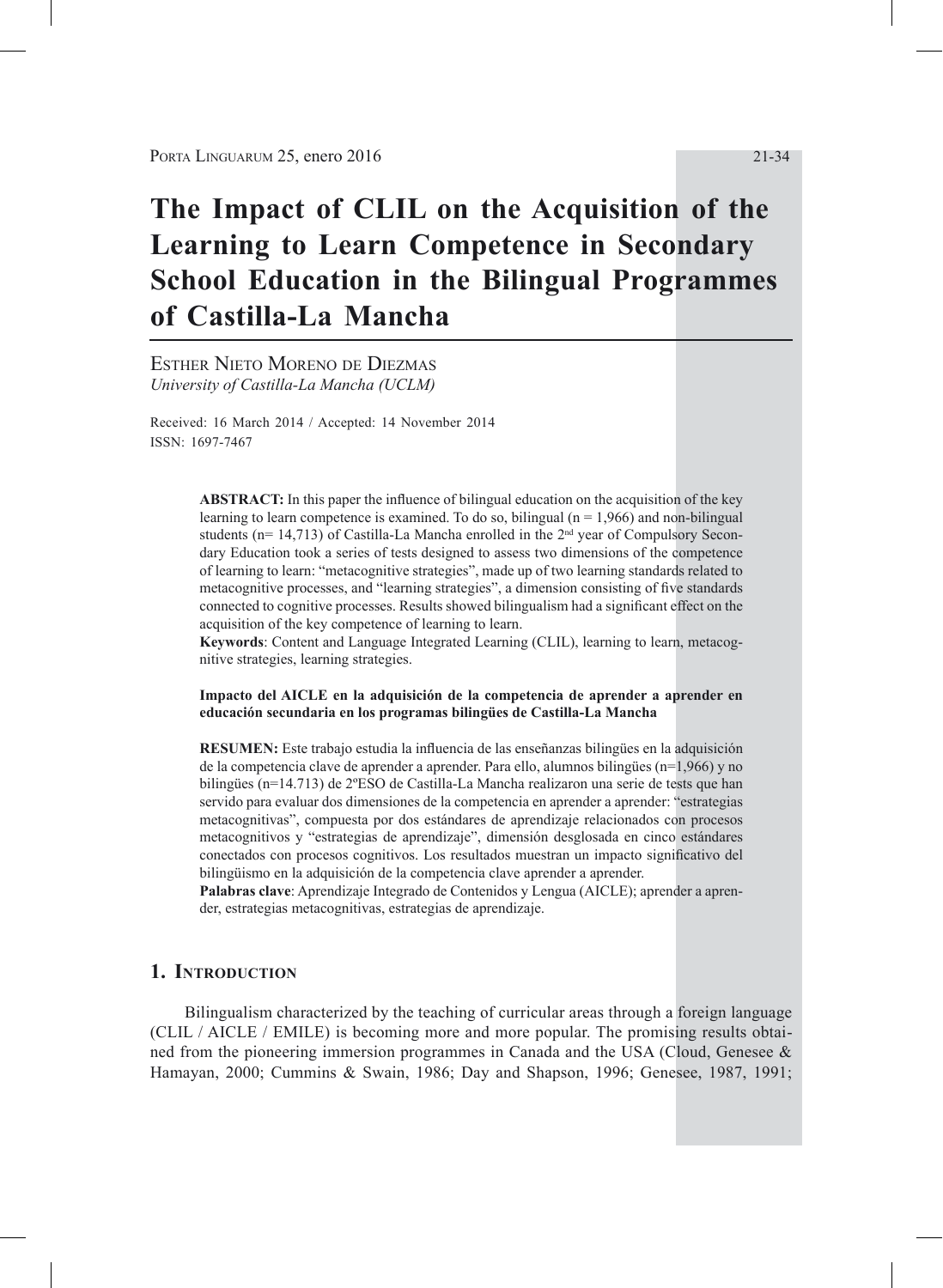Lapkin, Hart, & Turnbull, 2003; Swain & Lapkin, 1985, 1986; Turnbull, Lapkin, & Hart, 2001) have led to the progressive introduction of bilingual education worldwide. Thus, the European institutions have considered that learning foreign languages is a means of cohesion and community building and, therefore, have facilitated the rapid expansion of Content and Language Integrated Learning (CLIL), considering it to be a model of effective language learning in meaningful and functional environments.

Since then, "CLIL has become a highly topical issue due to its substantial increase in popularity" (Lagasabaster & López Belochi, 2015: 42), and there is an important body of research on its multi-faceted benefits. In some studies it has been reported that CLIL provides more productive pedagogies which foster the acquisition of learning skills and promote cognitive development. In this sense, empirical evidence is shown in this paper, as regards the influence of CLIL on the acquisition of learning to learn, which is included among the key competences for lifelong learning.

# **2. Literature review**

One of the key features of CLIL is its dual focus on the integrated acquisition of content and a foreign language. As Mehisto, Marsh and Frigols (2008: 9) define it, "CLIL is a dual-focused educational approach in which an additional language is used for the learning and teaching of both content and language". Therefore, the emphasis of CLIL methodology is on both language and content learning, and the results obtained from CLIL students for both aspects have been studied.

Regarding the impact of CLIL on the development of language competences, research confirms that the integrated curriculum is more effective in the acquisition of a second language than traditional EFL classes (Admiraal, Westhoff & de Bot, 2006; Alonso, Grisaleña & Campo, 2008; Jimenez Catalán & Ruiz de Zarobe, 2009; Lagasabaster, 2008; Loranc-Paszylk, 2009; Lawrence, 2010; Navés, 2011; Navés & Victori, 2010; Pérez Cañado, 2011; San Isidro, 2009, 2010; Várkuti, 2010). Nevertheless, some language areas particularly benefit from CLIL, such as receptive skills, vocabulary, morphology, creativity, fluency and quantity, emotive and affective outcomes (Dalton-Puffer, 2008), and oral production (Dalton-Puffer, 2011). On the other hand, productive vocabulary, informal language, some aspects of writing (accuracy, discourse skills), pronunciation and some aspects of syntax, are areas in which CLIL does not have a significant effect (Ruiz de Zarobe, 2011)

As regards the outcomes in the acquisition of the content taught through a foreign language, research shows that greater mastery of a foreign language is not achieved at the expense of learning content. Thus, CLIL students acquire the content of the subjects conveyed in a foreign language to the same or even to a greater extent than their non-CLIL peers (Badertscher & Bieri, 2009; Bergroth, 2006; Jabrun, 1997; Grisaleña, Campo & Alonso, 2009; Housen, 2002; Jäppinen, 2005; Lamsfuß-Schenk, 2002; Madrid, 2011; Seikkula-Leino, 2007; Stohler, 2006; Van de Craen, Lochtman, Ceuleers, Mondt & Allain, 2007).

This ability the CLIL students have to take in the contents just as their non-CLIL counterparts do -even if they have the additional obstacle of understanding concepts by means of a foreign language- can indicate that they are more efficient learners (Jabrun, 1997). In this sense, Halbach (2009: 21) points out that integrated content and foreign language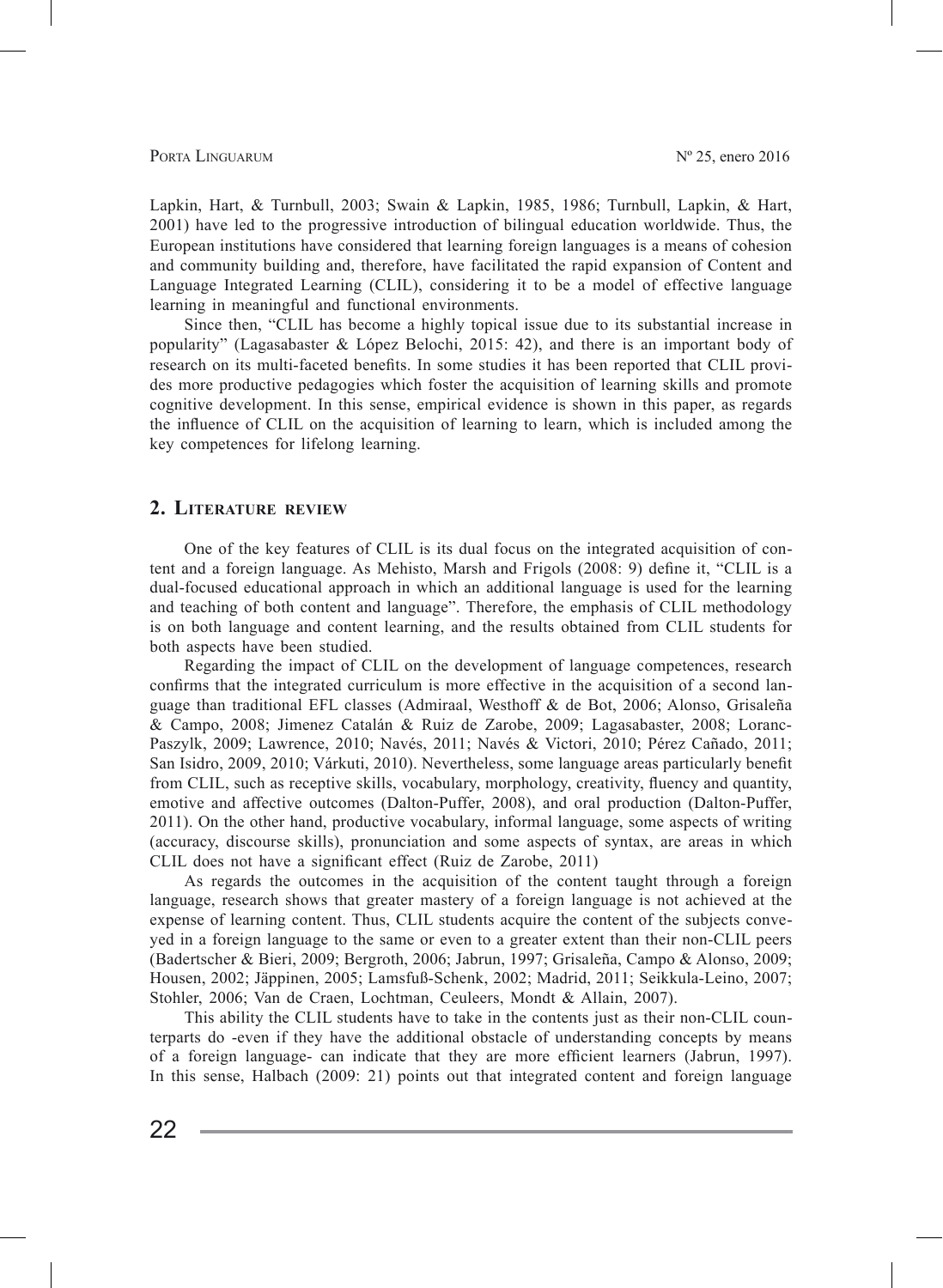acquisition requires double the cognitive effort made by non-CLIL learners, and because of this, it has a positive effect on the understanding and mental integration of content, so that, as Dalton-Puffer states (2008: 143) "rather than being a hindrance, L2 processing actually has a strong potential for the learning of subject-specific concepts".

Therefore, to enable integrated content and language acquisition, CLIL methodology focuses on a third element: learning skills. Thus, in the opinion of Mehisto et al. (2008: 12), to connect content and language, it is necessary to provide students with learning skills that can support integrated learning. Hence, the goals in a CLIL classroom are not only the acquisition of content and language, but also, the development of learning skills.

Additionally, according to Coyle (1999), the acquisition of content by means of a second language takes place within the framework of a communicative process in which cognitive skills and intercultural strategies are activated. Therefore, a fourth element must be added to the Mehisto et al. triad (2008) to complete Coyle's 4Cs framework: culture (intercultural understanding). The 4Cs framework explains how, thanks to the confluence and integration of content, communication, culture and cognition, learning occurs in CLIL contexts. Thus, for Coyle (2011), the cognitive aspect and its development is one of the goals of CLIL "CLIL is seen as an approach to education which incorporates ways of using different languages in order to extend learner's cognitive, linguistic and cultural experiences" (Coyle, 2011: 50).

The focus that CLIL methodology has on learning skills and cognition seems to have a positive effect on their acquisition. Researchers show that CLIL promotes cognitive flexibility, cognitive engagement (Coyle et al., 2010: 10, 29), enhances cognitive functioning, problemsolving skills and higher order thinking (Bialystok, Craik & Freedman, 2007; Kormi-Nuori, Shojaei, Moniri, Gholami, Moradi, Akbari Zardkhaneh, Saeed & Nilsson, 2008; Mehisto & Marsh, 2011). In the same vein, Muñoz (2002: 36) states that "CLIL may strengthen learners' ability to process input, which prepares them for higher level thinking skills, and enhances cognitive development" (Muñoz, 2002:36).

Moreover, there are studies in Spanish settings which show the CLIL students have better commands of learning strategies. Thus, Grisaleña et al. (2009), adapted the SILL (Strategy Inventory for Language Learning) developed by R. Oxford for high school students, and showed that CLIL learners used, both direct and indirect learning strategies to a greater extent than mainstream students. In turn, Mendez (2014) examined the insights teachers had as regards the cognition development of their CLIL students and concluded that integrated learning was connected to the development of critical thinking and fostered both lower and higher order thinking skills: remembering, understanding, applying, analysing, evaluating and creating.

In this sense, the aim of this paper is to provide new evidence on the contribution of CLIL to the acquisition of learning strategies and particularly to the development of the learning to learn competence, which was included among the key competences for lifelong learning in the Recommendation of the European Parliament and the Council of  $18<sup>th</sup>$  of December 2006 on key competences for lifelong learning (2006/962 / EC). This Recommendation considers the crucial role of learning to learn for the development of all key competences, because it supports all learning activities. The acquisition of key competences and particularly, learning to learn is essential for personal fulfilment in the knowledge society, and therefore, it is important to research the contribution CLIL makes to this. To do so, the learning strategies of 13 and 14-year-old CLIL students in the  $2<sup>nd</sup>$  year of Secondary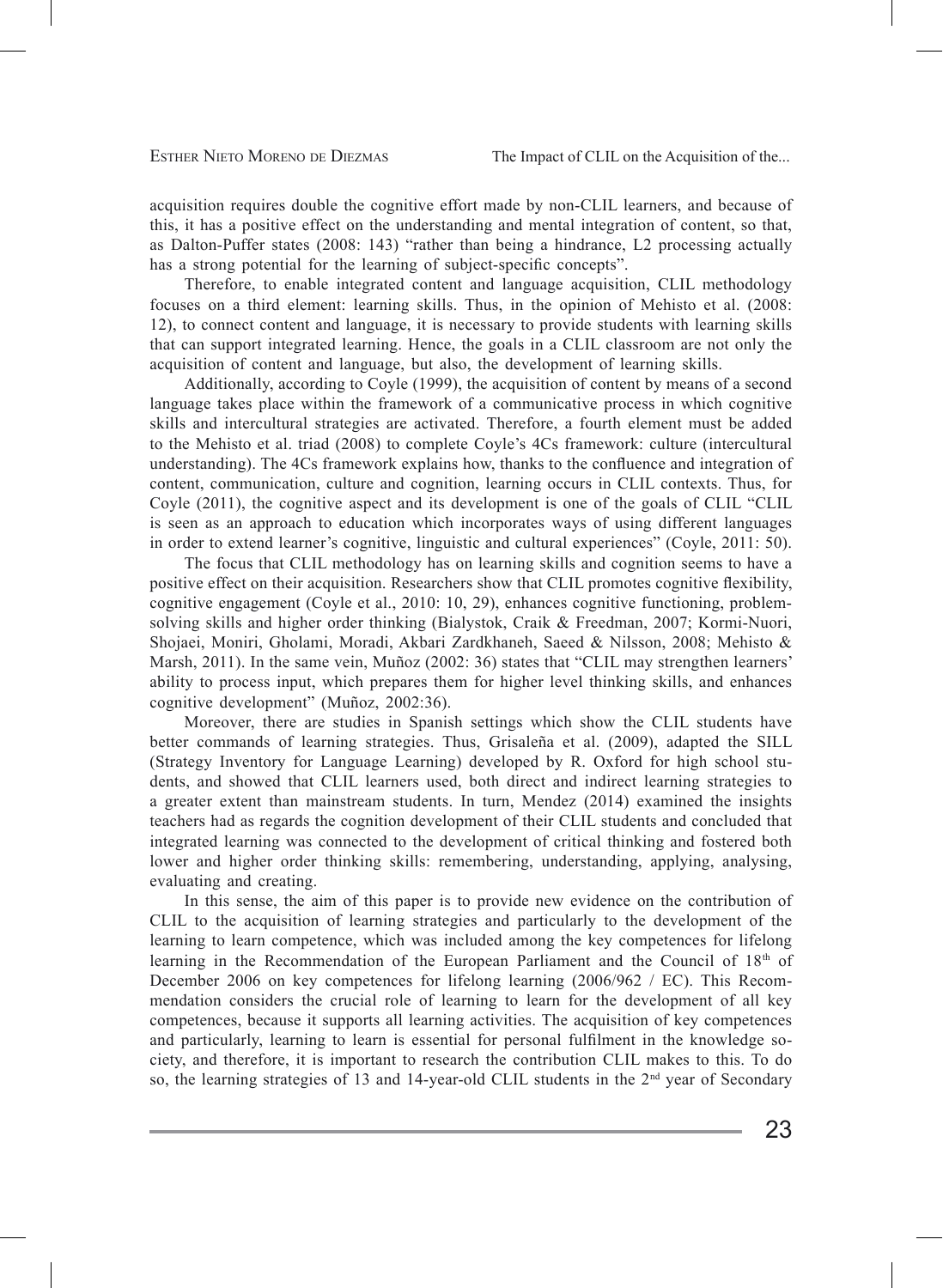Education in Castilla- La Mancha, have been analysed and compared to the corresponding results obtained by their non-CLIL counterparts.

# 2. METHOD

#### **2.1. Objectives, research questions and hypothesis**

The main objective of this paper is to check whether there is a connection between CLIL and the acquisition of the key competence of learning to learn.

The following research questions are posed in this study:

 1) Do students in CLIL programmes develop greater mastery in the different dimensions and learning standards related to the key competence of learning to learn than their non-CLIL peers?

2) Do CLIL students show greater overall acquisition of the key competence of learning to learn than non-CLIL students?

Based on previous studies, a significant relationship between CLIL and the development of learning strategies is expected, so that bilingual students would be more competent in learning to learn than mainstream students.

#### **2.2. Setting: CLIL in Castilla-La Mancha**

To answer the research questions, we have analysed data from CLIL and non-CLIL students in the 2nd year of secondary school (13-14- year-olds) in Castilla-La Mancha. CLIL programmes of Castilla-La Mancha have been implemented since 2005 under the denomination of the European Sections. At the time of this study, the regulation in force provided that in European Sections at least two curricular subjects were to be taught by means of the foreign language of the Section (especially by means of English, the most widespread foreign language in the CLIL programmes of Castilla-La Mancha), and at least 50% of the instruction time. The most frequent subjects taught by means of English were natural sciences, social sciences and mathematics, in that order.

Access students have to European Sections is regulated by the general rules of admission applicable to all schools. Selection of CLIL students on the basis of their academic or linguistic merits is explicitly forbidden. Access of new schools to CLIL programmes is regulated by the local authorities by means of annual calls for schools projects in which the interested education establishments must demonstrate they are prepared to become a European Section and that there are enough teachers who have the foreign language competence required (B2 CEFR) to implement the integrated curriculum.

Contrary to abundant research on bilingual experiences in other parts of Spain, such as Andalusia, the Basque Country, Madrid, Catalonia and Galicia, among others, studies on CLIL in Castilla-La Mancha are very scarce, so that, to my knowledge, only some aspects, such as characterization of the implementation of CLIL in Castilla-La Mancha (Fernández Cézar, Aguirre Pérez & Harris, 2009), the development of emotional competence through CLIL (Nieto Moreno de Diezmas, 2012) and teacher training (Fernández-Cezar, Aguirre Pérez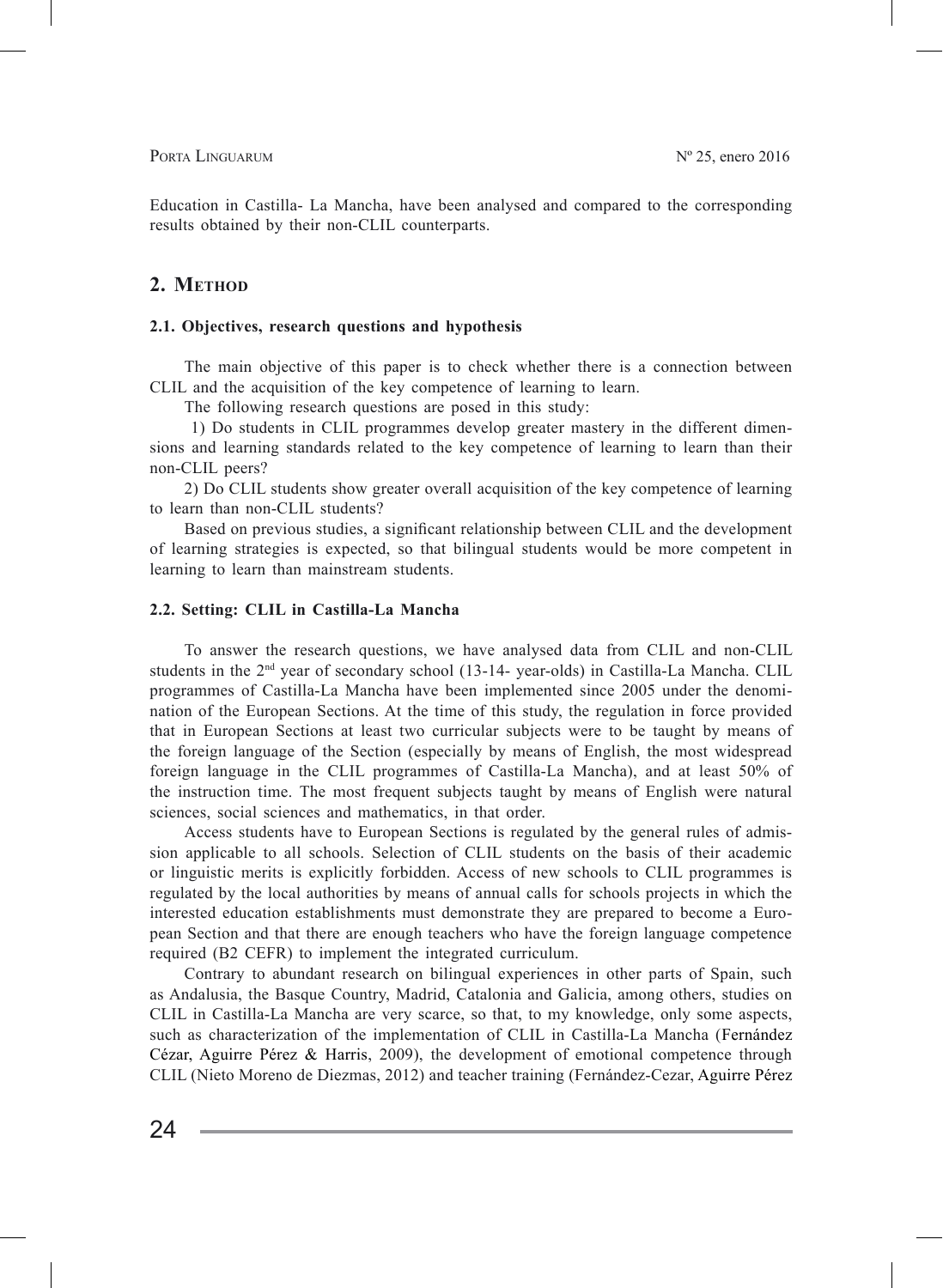& Harris, 2013) have been studied. In fact, there is no reference to CLIL implementation and research in Castilla-La Mancha in the seminal book *CLIL in Spain* (Lagasabaster & Ruiz de Zarobe, 2010).

### **2.3. Sample**

Data analysed in this study comes from all students enrolled in the  $2<sup>nd</sup>$  year of secondary education in Castilla-La Mancha and were collected by the Evaluation Office of the Ministry of Education of Castilla-La Mancha during the General Diagnostic Assessment, regulated by Resolutions 16/02/2009 and 28/10/2010, which in turn develop the requirement of Art. 144 of the Organic Law of Education 2/2006. The sample is the census. Although the aim of the General Diagnostic Assessment is to collect information on the acquisition of the key competences in order to make decisions to improve the quality and equity of the education system, these data can provide valuable information on important aspects of the learning process CLIL students undergo. The processed data have been divided into two groups: the control group ( $n = 14,713$ ), consisting of students in regular programmes (non-CLIL group) and the experimental group ( $n = 1.966$ ), made up of students enrolled in European Sections (CLIL group). The age of participants ranged between 13 and 14 years old.

#### **2.4. Instruments**

For data collection, a set of Assessment Units (AUs), developed by the Evaluation Office of the Ministry of Education of the Regional Government of Castilla- La Mancha during the General Diagnostic Assessment, was used. The AUs are intercompetential which means that each unit assesses various key competences and conversely, key competences are evaluated by means of more than one AU. Thus, to assess the acquisition of the key competence in learning to learn, seven indicators spread over four AUs (AUs 3,8,10 and 16) were considered.

The AUs were structured around three elements: a scenario, a series of tasks and a set of learning standards, which were specific, observable and capable of providing relevant information. The purpose of the scenario was to provide a real-world situation that catered to the interests and motivations of the students, and fostered the mobilization of knowledge and skills. After exposition of the scenario, students had to solve a series of tasks connected to a system of learning standards that were grouped into two dimensions: "metacognitive strategies" and "learning and self-regulation strategies". There were seven tasks in total, two of which were presented as multiple-choice questions in which the students had to select one out of four options. The scores for these tasks were 1 for correct answers and 0 for incorrect ones. The remaining five tasks were presented in the form of questions with open answers; for three of which a maximum of 2 points was awarded and a maximum of 3 was awarded for the other two tasks. Each task provided information on the accomplishment of a learning standard and each learning standard was related to the acquisition of meta-cognitive or cognitive skills and processes.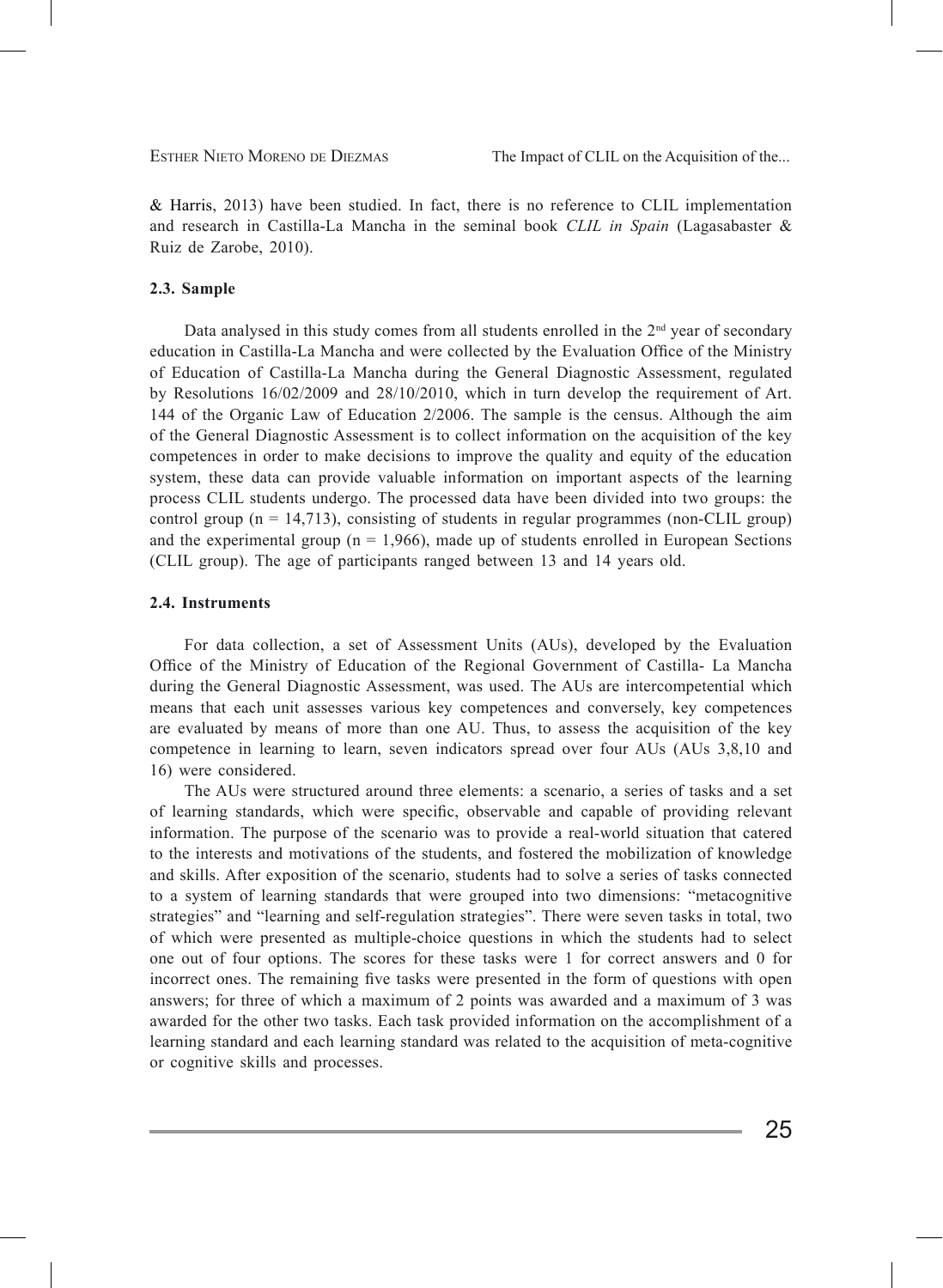#### PORTA LINGUARUM

| <b>DIMENSION</b>                            | <b>STANDARD</b>                                              | <b>PROCESS</b> | <b>SKILLS</b>                                        |
|---------------------------------------------|--------------------------------------------------------------|----------------|------------------------------------------------------|
| Learning and self-<br>regulation strategies | Organization of information<br>in concept maps.              | Cognitive      | Organize: structure, classify,<br>integrate, relate. |
|                                             | Integration of information in<br>content sheets              | Cognitive      | Organize: structure, classify,<br>integrate, relate  |
|                                             | Outlining the main ideas<br>after a first reading of a text. | Cognitive      | Synthesize: define, summarize,<br>plan               |
|                                             | Planning a written text.                                     | Cognitive      | Plan                                                 |
|                                             | Presenting clear logically<br>ordered texts.                 | Cognitive      | Present, explain, apply                              |
| Metacognitive                               | Identification of own                                        | Metacognitive  | Review: meta-evaluate, be                            |
| strategies                                  | learning styles.                                             |                | rigorous                                             |
|                                             | Self-evaluation of results                                   | Metacognitive  | Review: meta-evaluate, be<br>rigorous                |

*Table 1. Dimensions, standards, process and skills Table 1. Dimensions, standards, process and skills.*

The data were analysed by means of SPSS (Statistical Package for Social Science). For the reliability index, Cronbach's alpha was used. The reliability index was 0.561, which means that it is acceptable. The distribution was normal, as evidenced by the Kolmogorov-Smirnov normality test. As the variable was made up of two categories (CLIL/ no-CLIL), independent samples t-tests were applied.

Data are presented graphically with scores expressed on a 0 to 10 basis, so that by Battle presented graphically while scores expressed on a 0 to 10 basis, so that by using a single scale, the results obtained in the different dimensions and standards, could be compared.

#### **different dimensions and learning standards related to the key competence of learning to learn than their non-CLIL peers? 3. Results and discussion**

# **3.1. Research question 1: Do students in CLIL programmes develop greater mastery in the different dimensions and learning standards related to the key competence of learning to learn than their non-CLIL peers?**

In answer to this question, the results of the two dimensions assessed: "metacognitive strategies" and "learning and self-regulation strategies" were analysed. The CLIL group scored 5.95 points out of 10 in the dimension "learning and self- regulation strategies" and 6 points in the dimension "metacognitive strategies", whereas the punctuations of the non-CLIL group were 4.91 and 5.45 respectively. As a result, CLIL students scored higher than their peers in both dimensions, and the differences were significant as the p-value  $= 0.000$  in both cases.

The broadest difference between the two groups was observed in the dimension that measured learning and self-regulation strategies, in which mainstream learners (Non-CLIL) failed to gain 5 points out of 10, a result significantly lower than that obtained in the dimension that values metacognitive strategies. However, CLIL students scored around 6 out of 10 in both dimensions. These results indicated that the metacognitive and learning and self-regulation strategies of the CLIL students were developed in a balanced fashion in contrast to what happened with their non-CLIL peers who struggled in the use of learning and self-regulation strategies.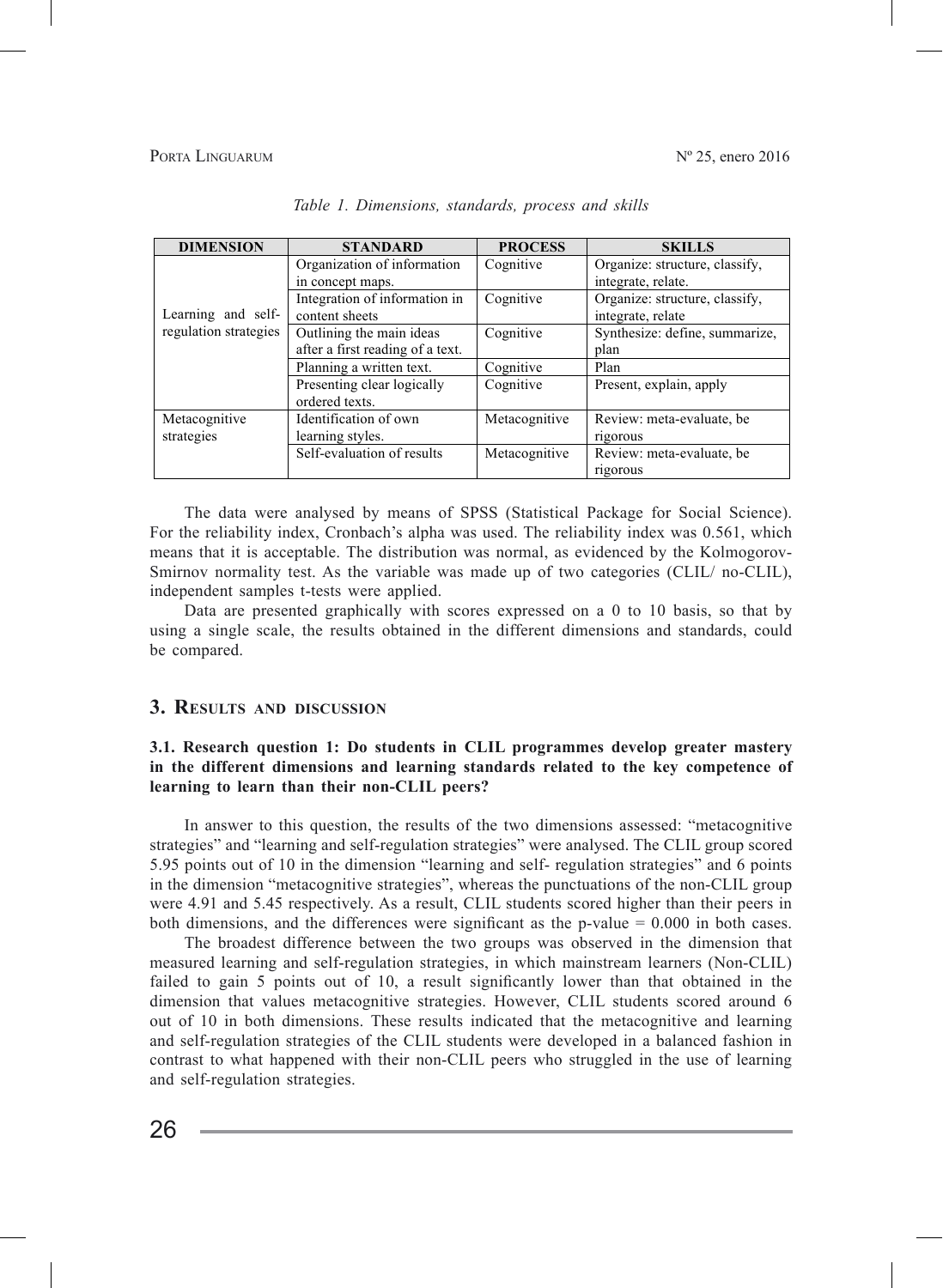In the following figures, standards of each dimension are analysed. In figure 1, the standards that made up the dimension "learning strategies and self-regulation" are itemised, and, as can be seen, CLIL students obtained higher results in all standards, and the differences were significant in all of them, since in every case, the p-value  $= 0.000$ 



*Figure 1. Learning to learn (LtL) in 2<sup>nd</sup> year of Secondary Education. Results of the stan*dards of the dimension "learning and self-regulation strategies"

Both groups showed lower results when it came to creating concept maps and planning a written text, standards in which the hon-CLIL group scored below 5 out of 10. However, despite the fact that the CLIL group also obtained its lowest scores in the same standards, it is in these, together with the standard that assessed elaboration of content sheets, where The ability to plant a written text is related to the model the second to the second stress, where  $CLIL$  had a more positive impact, as differences with the control group were proportionally greater. These three standards are connected with higher order cognitive skills. Drawing on Bloom's taxonomy reviewed by Anderson and Krathwohl, the standard used to assess the domly to plan a written text is related to the higher order dimiking skin (10.15) or creating, concept maps relate to the higher order thinking skill of "analysing". a written text, standards in which the non-CLIL group scored below 5 out of 10. However, ability to plan a written text is related to the higher order thinking skill (HOTS) of "creating",

The differences were also significant, albeit not to such a great extent, in the standards "outline the main ideas after a first reading of a text" and in "presenting clear logically ordered texts". These standards in which the differences were less marked are related to differences between CLIL and non-CLIL learners were detected when assessing standards connected to higher order thinking skills (HOTS). lower order thinking skills (LOTS) as "understanding and application". In conclusion, greater

On the other hand, regarding the results obtained in each standard used to evaluate the acquisition of the dimension "metacognitive strategies", CLIL students outstripped their counterparts in both "identify the own learning style" and "self-evaluation of results", and differences were significant, as in both standards p-value=0.000.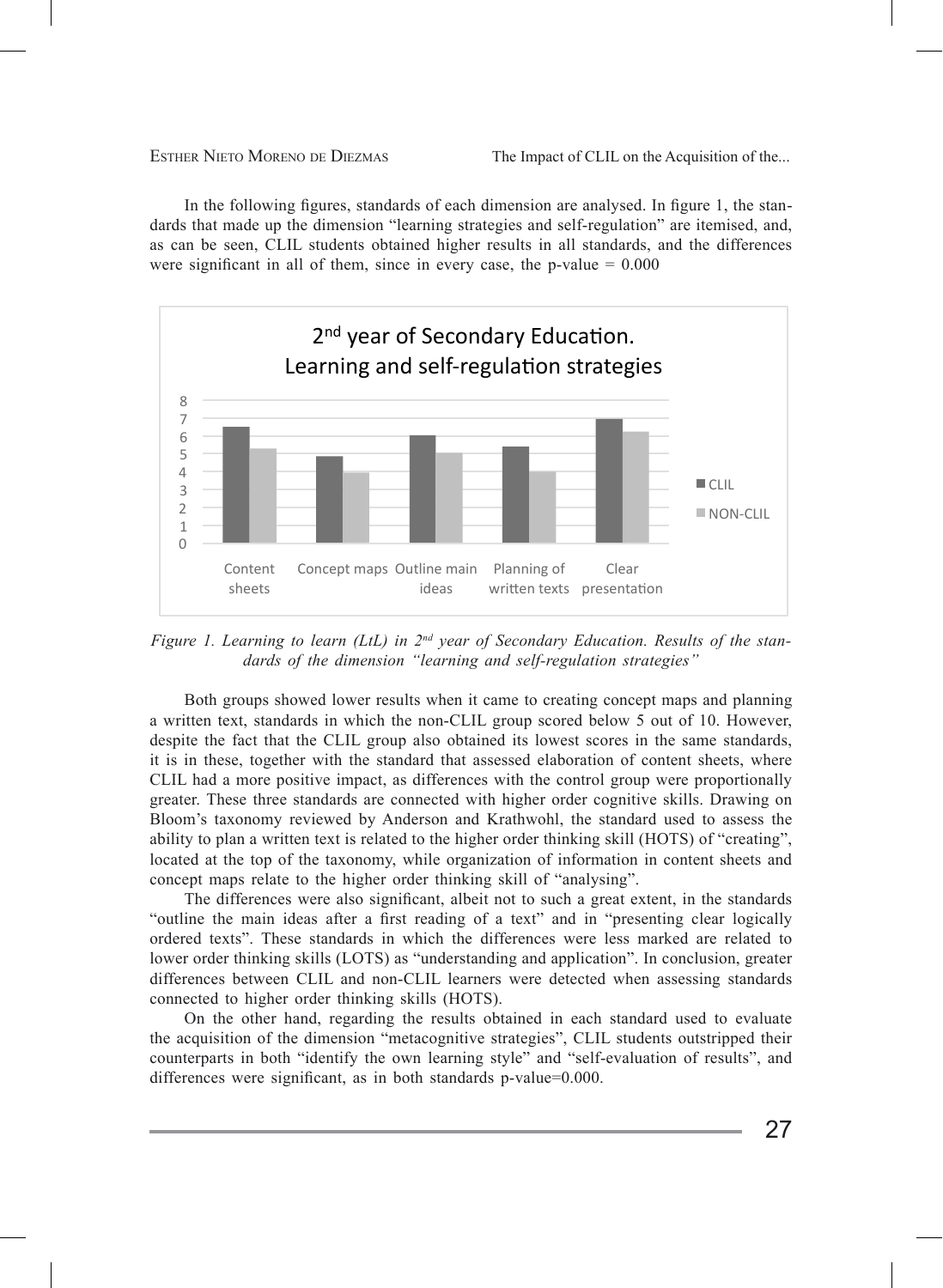PORTA LINGUARUM  $N^{\circ}$  25, enero 2016



Figure 2. Learning to learn (LtL) in 2<sup>nd</sup> year of Secondary Education. Results of the standards of the dimension "metacognitive strategies"

If we compare the two standards of the dimension that assesses metacognitive strategies, greater differences between the two groups can be observed in the learning style. CLIL students consider that they learn more with problem-solving activities and they prefer tasks that are more cognitively demanding, rather than those of a more mechanical nature, which they feel are less useful for learning. This perspective significantly differs from that of the non-CLIL students.

Moreover, CLIL students scored significantly higher in self-evaluation which is a quality linked to more effective learning, because it provides learners with information about what they know and what they do not, and this is one of the most important starting points for self-regulated learning (Butler & Winne, 1995).  $\frac{M}{12}$ 

In short, CLIL students showed greater expertise for reflecting on their own learning processes, on how they learn, and on what their own abilities and their own learning outcomes are, and they also displayed a higher mastery of lower and higher thinking skills than their counterparts.

# 3.2. Research question 2: Do CLIL students show greater overall acquisition of the key competence of learning to learn than non-CLIL students?

In answer to this research question, the overall acquisition of the learning to learn competence was calculated as being the average of all learning standards evaluated in both dimensions: "metacognitive strategies", and "learning strategies and self-regulation" on a scale out of  $10$ .

As can be seen in figure 3, CLIL students obtained higher average scores than mainstream ones, with significant differences, since the p-value  $= 0.000$ . This result showed that CLIL had a clear positive impact on the acquisition of the learning to learn competence in secondary school students enrolled in the 2<sup>nd</sup> year.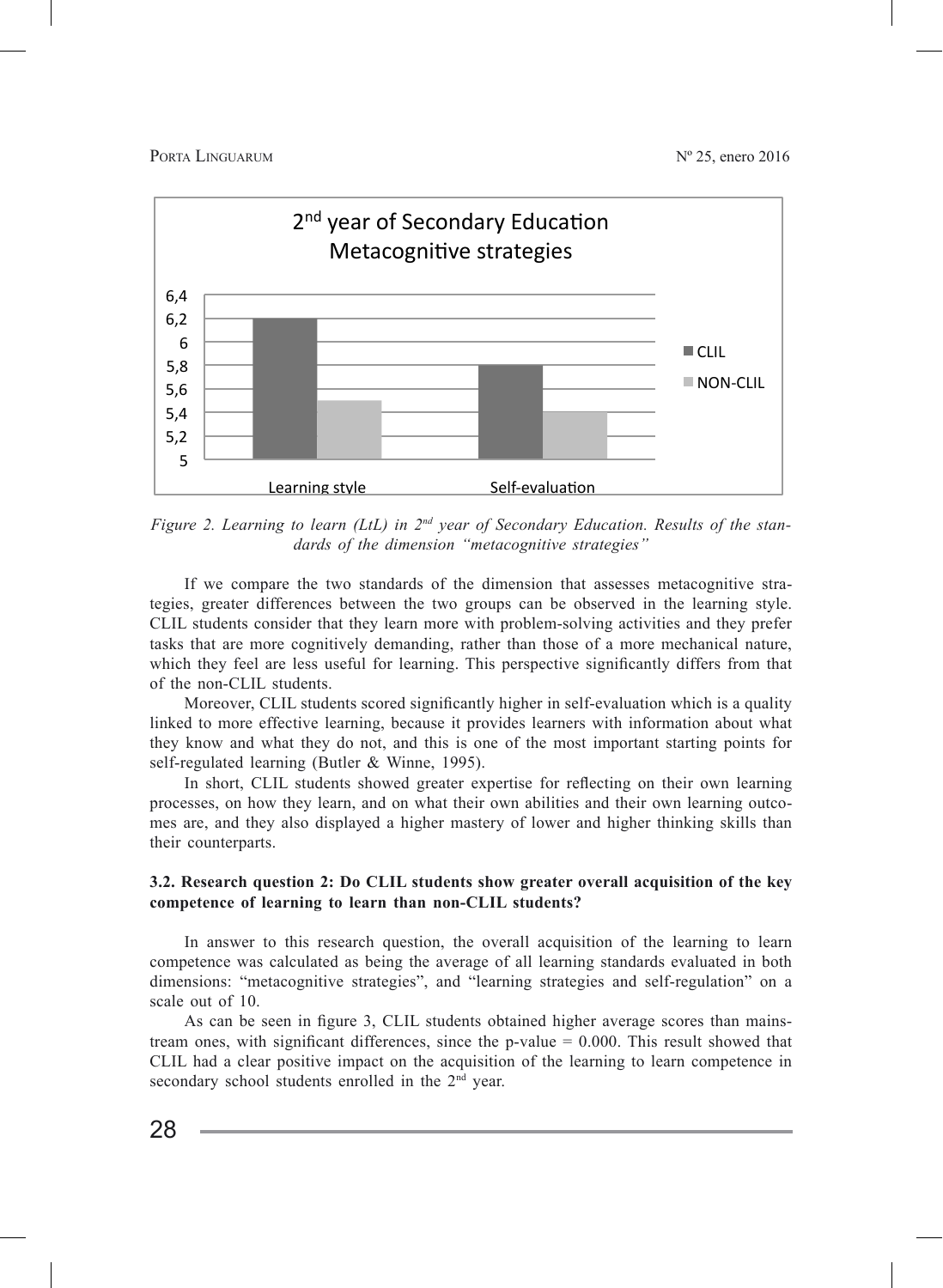

*Figure 3. Learning to learn (LtL) in*  $2^{nd}$  *year of Secondary Education. Overall results* 

These findings, which demonstrate the contribution CLIL has made to the significant development of cognitive and learning strategies, are in keeping with previous research in which it is stated that CLIL students use cognitive and metacognitive strategies more than their non-bilingual peers (Grisaleña et al., 2009) and that they successfully develop, according to the opinion of their teachers, lower and higher thinking strategies (Méndez, 2014).

Additionally, according to Reilly and Medrano (2009: 63), bilingual projects entail development of cognitive and social benefits which can be considered to be "by-products" of the CLIL methodology beyond its purely linguistic benefits. Following the authors, these "by-products" are not clearly observable until secondary school education, which is the context of our study. Among these "by-products", Reilly and Medrano (2009: 64) cite, development of "higher-order cognitive skills like questioning, summarising, predicting, hypothesising" and "independent learning and study skills". In the same vein, Marsh (2002: 201), labels the extra benefits inherent in this approach, as being the added value of CLIL, and particularly, "the enhanced development of learning strategies and skills, which are related to broader cognitive applications". These findings are in line with the results of this study which show Loginive applications. These midings are in the with the results of this study which show that CLIL students displayed significant proficiency in the learning to learn skills and strategies when compared to their non-bilingual peers.

The double challenge of integrated content and foreign language learning makes it necessary for students to develop appropriate strategies "to make their learning more effective" (Halbach, 2009: 21) and therefore "development of CLIL methodologies have focused on cognition for some years" (Marsh, 2013: 74). The difficulty of assimilating new concepts and contents conveyed in a foreign language requires a methodology that enhances the  $\frac{1}{2012}$ construction of new learning and fosters learning to learn strategies. As Marsh (2013: 75)  $\frac{1}{10}$  and bing concept of learning to learning to learn by heart to learn by heart to learn by heart to learn by heart to lea explains, bilingual education can be considered to be an opportunity to turn away from the banking concept of learning, based on depositing knowledge, in which students have to banking concept of learning, based on depositing knowledge, in which students have to enhanced, and the complete the community, called on appointing interacting, in which interaction learn by heart without thinking critically, to a student-centred model, in which interaction

29 strategies and lower and higher order thinking skills (Coyle, Hood and Marsh, 2010) can explain the fact the fact of  $\sim$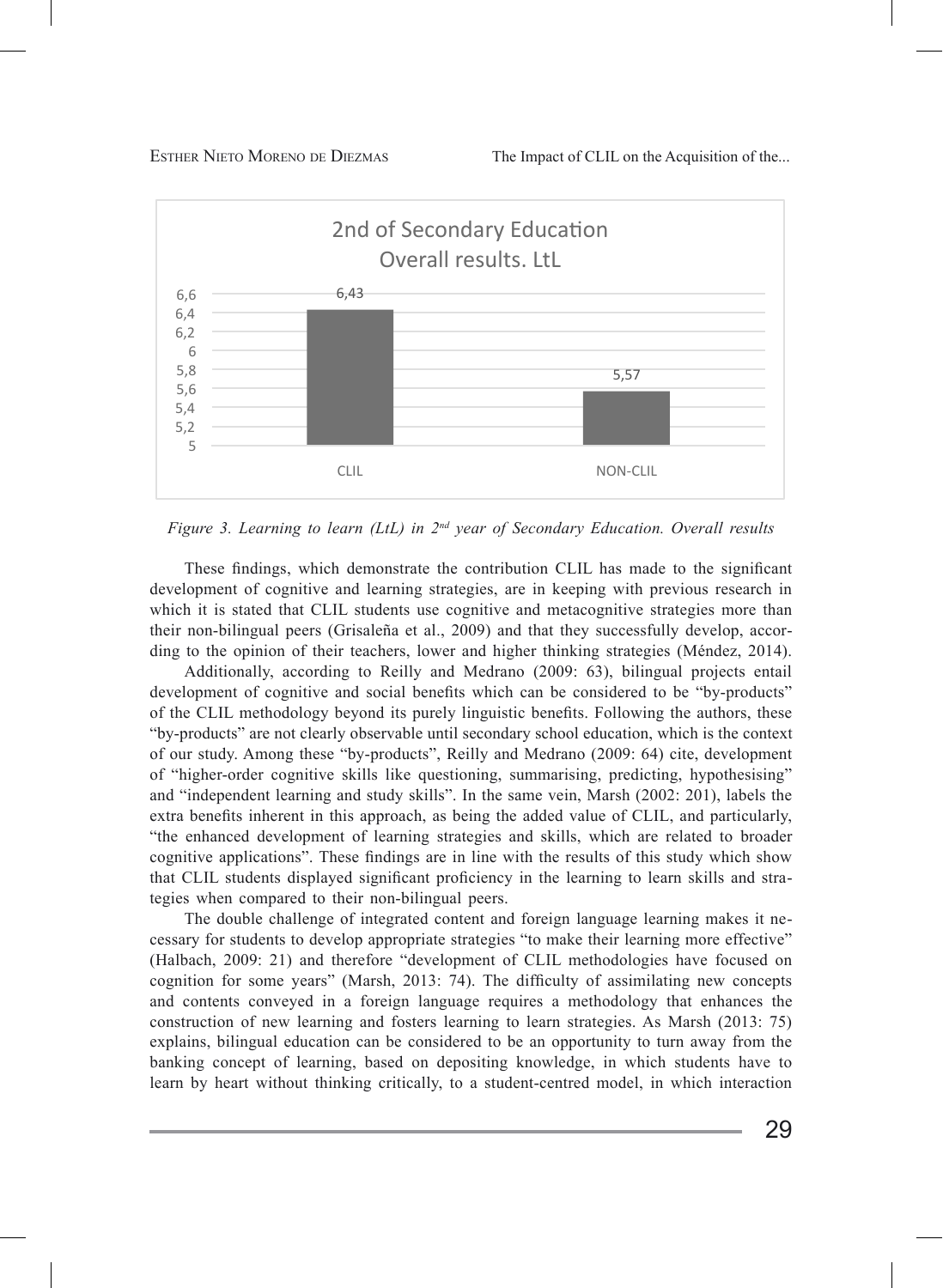and critical thinking are enhanced, and the cognitive processes and learning strategies of the students are developed.

On the other hand, the contribution CLIL methodology makes to the development of learning strategies and lower and higher order thinking skills (Coyle, Hood and Marsh, 2010) can explain the fact that bilingual students are more efficient learners (Jabrun, 1997), and display greater mastery in the key learning to learn competence, as shown in this paper.

However, we must be cautious about making generalizations based on the results of this study, since, despite the large number of participants, each context is different (Bonnet, 2012) and results derived from research conducted in different CLIL programmes might not be in keeping with the findings presented in this paper.

# **4. Conclusion**

Secondary students in their  $2<sup>nd</sup>$  year (13-14 year-olds) enrolled in CLIL programmes in Castilla-La Mancha scored significantly higher than mainstream students when the key competence of learning to learn was assessed. CLIL students significantly outperformed their peers in both learning to learn dimensions, "meta-cognitive strategies" and "learning and self-regulation strategies". They also displayed significantly higher scores for all standards tested: "identification of own learning styles", "self-evaluation of results", "organization of information in conceptual maps", "integration of information in content sheets", "outlining the main ideas", "planning a written text" and "presenting clear and logically ordered texts."

The data analysed lead us to conclude that CLIL methodology has a positive effect on the development of learning to learn strategies. Moreover, benefits of CLIL, have been particularly detected in the dimension of learning and self-regulation strategies and in the development of higher order thinking skills. These outcomes seem to be the result of the CLIL methodology, which places more emphasis on the construction of learning than traditional approaches do, and provides students with learning strategies which may compensate for the difficulty of assimilating and processing new concepts by means of a foreign language.

#### **5. Acknowledgements**

We would like to thank the Office of Evaluation of the Regional Ministry of Education of Castilla-la Mancha, which provided data for this study and especially its Director, Fernando Arreaza Beberide. We accept full responsibility for any errors made.

# **6. References**

- Admiraal, W., G. Westhoff, & de Bot, K. (2006). "Evaluation of Bilingual Secondary Education in the Netherlands: Students' Language Proficiency in English", in *Educational Research and Evaluation,* 12: 75-93.
- Alonso, E., Grisaleña, J. & Campo, A. (2008). "Plurilingual Education in Secondary Schools: Analysis of Results", in *International CLIL Research Journal,* 1, 1: 36-49.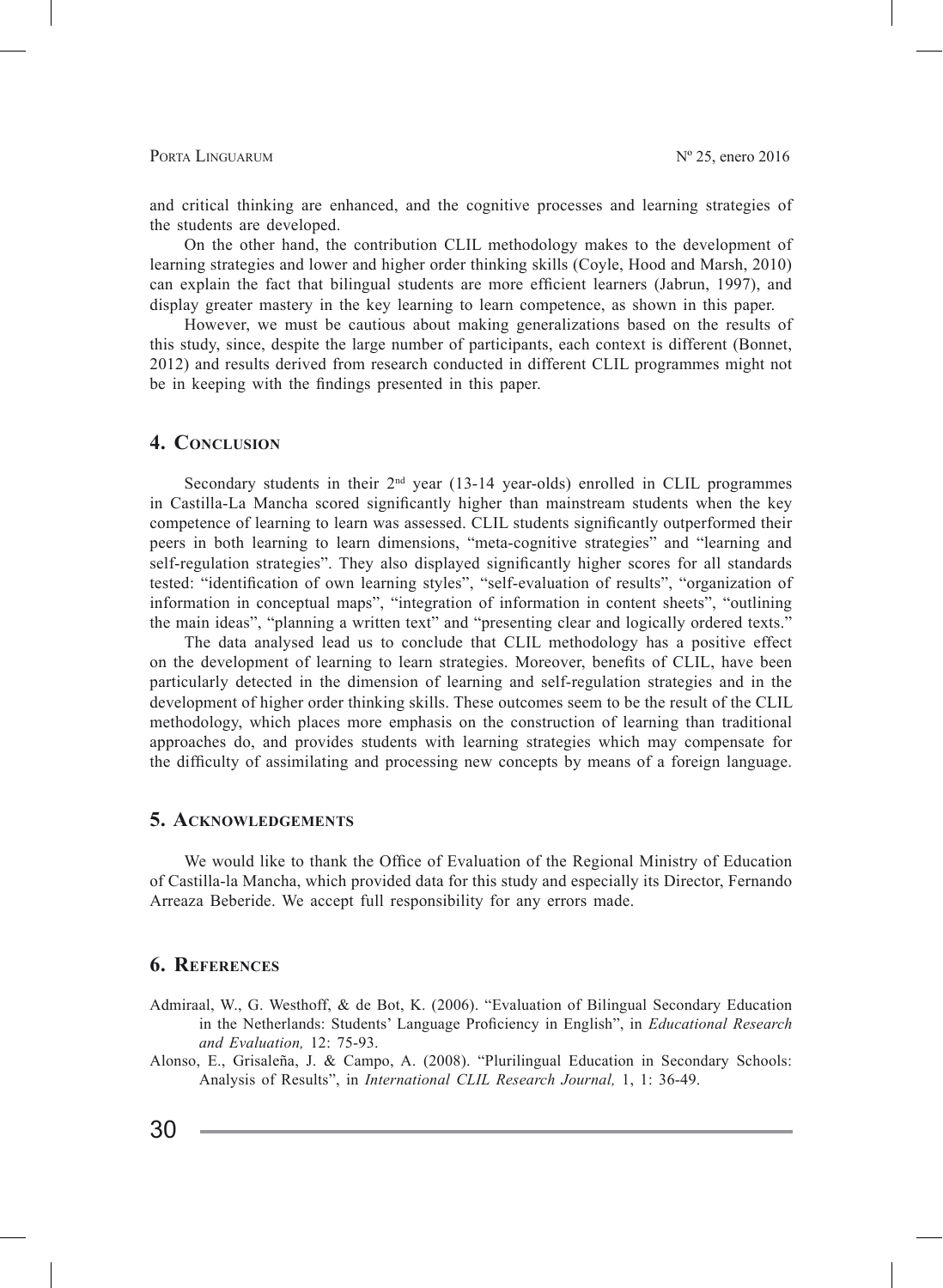Anderson, L.W. & Krathwohl, D.R. (eds.) (2001). *A Taxonomy for Learning, Teaching, and Assessing: A Revision of Bloom's Taxonomy of Educational Objectives*. New York: Longman.

- Badertscher, H. & Bieri, T. (2009). *Wissenserwerb im content-and-language integrated learning*. Bern-Stuttgart-Wien, Switzerland: Haupt.
- Bergroth, M. (2006). "Immersion students in the matriculation examination three years after immersion", in K. Björklund, M. Mård-Miettinen, M. Bergström & M. Södergård (Eds.). *Exploring Dual-Focussed Education. Integrating Language and Content for Individual and Societal Needs*, available from http://www.uwasa.fi/materiaali/pdf/isbn\_952-476-149-1.pdf, accessed 19 December, 2014.
- Bialystok E., Craik F.I. & Freedman, M. (2007). "Bilingualism as a protection against the onset of symptoms of dementia", in *Neuropsychologia*, 45, 2: 459-464.
- Bonnet, A. (2012). "Towards an Evidence Base for CLIL. How to Integrate Qualitative and Quantitative as well as Process, Product and Participant Perspectives in CLIL Research", in *International CLIL Research Journal,* 1, 4: 66-78.
- Butler, D. L. & Winne, P. H. (1995). "Feedback and self-regulated learning: A theoretical synthesis". *Review of Educational Research*, 65: 245-281.
- Cloud, N., Genesee, F. & Hamayan, E. (2000). *Dual language instruction: A Handbook for Enriched Education*. Boston: Heinle & Heinle.
- Coyle, D. (2011). "Post-method pedagogies: using a second or other language as a learning tool in CLIL settings", in Y. Ruiz de Zarobe, J. Sierra & F. Gallardo del Puerto (Eds.). *Content and Foreign Language Integrated Learning.* Berne: Peter Lang, 49-74.
- Coyle, D. (1999). "Supporting students in content and language integrated contexts: planning for effective classrooms", in J. Masih. *Learning through a foreign language – models, methods and outcomes*. London: Centre for Information on Language Teaching and Research (CILT), 46-62.
- Coyle, D., Hood, P. & Marsh, D. (2010). *CLIL: Content and Language Integrated Learning*. Cambridge: CUP.
- Cummis, J. & Swain, M. (1986). *Bilingualism in Education: Aspects of Theory, Research and Practice.* New York: Longman.
- Dalton-Puffer, C. (2008). "Outcomes and processes in Content and Language Integrated Learning (CLIL): current research from Europe", in W. Delanoy & L. Volkmann (Eds.) *Future Perspectives for English Language Teaching*. Heidelberg: Carl Winter, 139-157.
- Dalton-Puffer, C. (2011). "Content-and-Language Integrated Learning: From Practice to Principles?" *Annual Review of Applied Linguistics*, 31*:* 182–204.
- Day, E. & Shapson, S.M. (1996). *Studies in Immersion Education.* Ontario: Multilingual Matters.
- De Jabrun, P. (1997). "Academic achievement in late partial immersion French", in *Babel*, 32,  $2: 20-3.$
- Fernández Cézar, R., Aguirre Pérez, C. & Harris, C. (2009). "Implementation of CLIL in Castilla-La Mancha (Spain) and Teachers' Training", in D. Marsh, P. Mehisto, D. Wolff, R. Aliaga, T. Asikainen, M.J. Frigols-Martin, S. Hughes, & G. Langé (Eds.) *CLIL Practice: Perspectives from the Field* (pp. 21-27). University of Jyväskylä (Finland), available from http://www.icpj.eu/?id=3, accessed 19 December, 2014.
- Fernández Cézar, R., Aguirre Pérez, C. & Harris, C. (2013). "La formación de maestros en Aprendizaje Integrado de Contenidos en Lengua Extranjera (AICLE): un estudio en Castilla La Mancha", in *Revista de Formación e Innovación Educativa Universitaria*, 6, 1: 33-44, available from http://webs.uvigo.es/refiedu/Refiedu/Vol6\_1/REFIEDU\_6\_1\_3.pdf, accessed 19 December, 2014.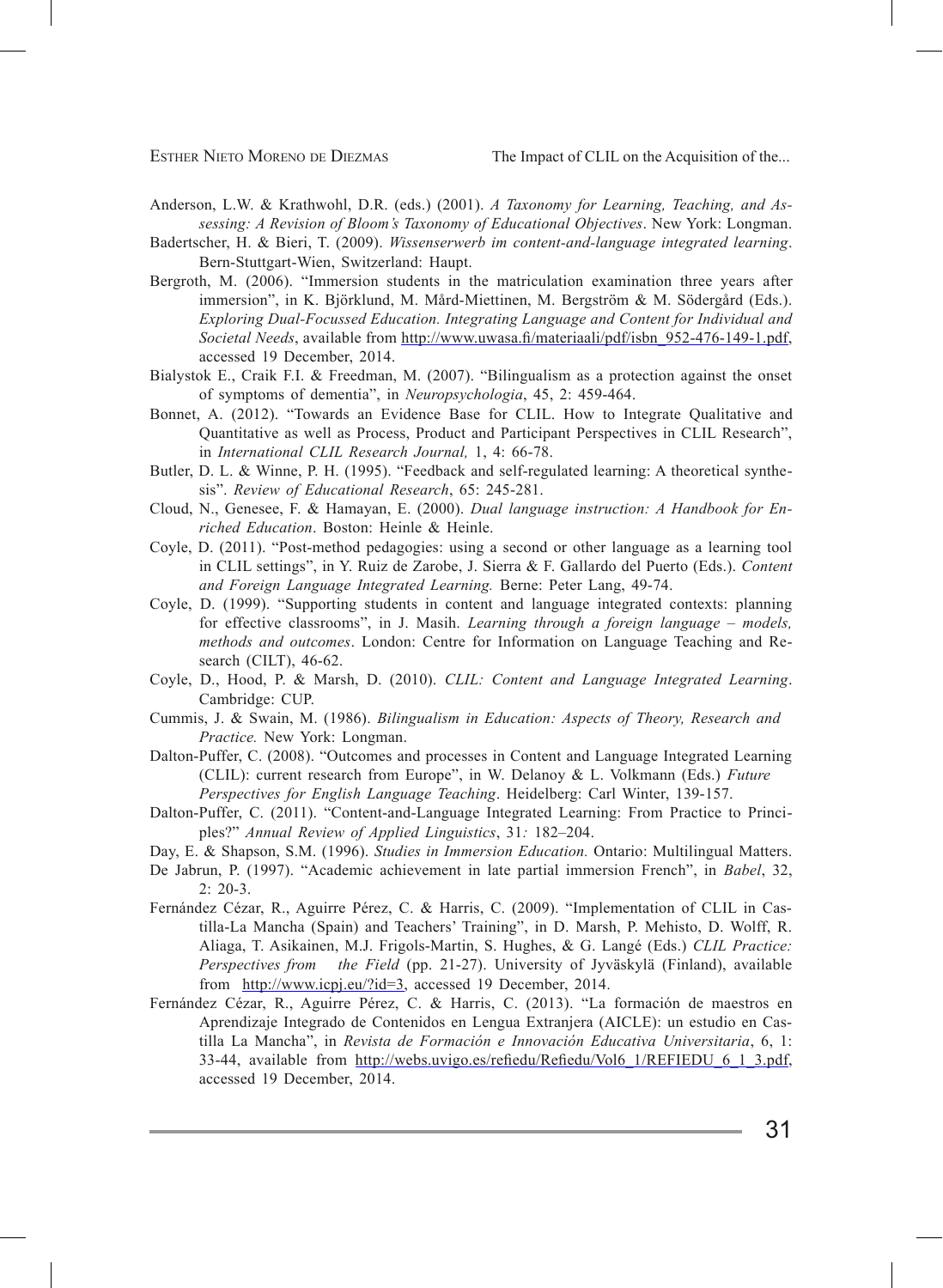- Genesee, F. (1987). *Learning through Two Languages: Studies of Immersion and Bilingual Education*. Rowley, MA: Newbury House.
- Genesee, F. (1991). "Second Language Learning in Schools Settings: Lessons from immersion"*,* in A. Reynolds (ed.) *Bilingualism, multiculturalism, and second language learning*. Hillsdale, NJ: Lawrence Erlbaum, 183-201.
- Genesee, F. (2008). *Literacy outcomes in French Immersion*. Monreal: Canadian Language and Literacy Research Network.
- Grisaleña, J., Campo, A. & Alonso, E. (2009). "Enseñanza plurilingüe en centros de educación secundaria: análisis de resultados", in *Revista Iberoamericana de Educación*, 49,1: 1-12.
- Halbach, A. (2009). "The primary school teacher and the challenges of bilingual education", in E. Dafouz & M.C. Guerrini (eds.), *CLIL across educational levels*. Madrid: Richmond Publishing, 19-26.
- Housen, A. (2002). "Processes and outcomes in the European schools model of multilingual education", in *Bilingual Research Journal,* 26, 1: 45–64.
- Jäppinen, A.K. (2005). "Thinking and Content Learning of Mathematics and Science as Cognitional Development in Content and Language Integrated Learning (CLIL): Teaching Through a Foreign Language in Finland", in *Language & Education,* 19, 2: 148-169.
- Jiménez Catalán, R.M. & Ruiz de Zarobe, Y. (2009). "The Receptive Vocabulary of EFL Learners in Two Instructional Contexts: CLIL versus non-CLIL Instruction", in Y. Ruiz de Zarobe & R.M. Jiménez Catalán, R.M. (eds.), *Content and Language Integrated Learning. Evidence from Research in Europe*. Bristol: Multilingual Matters, 81-92.
- Kormi-Nouri, R., Shojaei, R.S., Moniri, S., Gholami, A.R., Moradi, A.R., Akbari Zardkhaneh, Saeed, C. & Nilsson, L.G. (2008). "The effect of childhood bilingualism on episodic and semantic memory tasks", in *Scandinavian Journal of Psychology*, 49: 93-109.
- Lamsfuß-Schenk, S. (2002). "Geschichte und Sprache ist der bilinguale Geschichtsunterricht der Königsweg zum Geschichtsbewusstsein?", in S. Breidbach, G. Bach & D. Wolff (eds.), *Bilingualer Sachfachunterricht: Didaktik, Lehrer-/ Lernerforschung und Bildungspolitik zwischen Theorie und Empirie.* Peter Lang, 191-206.
- Lapkin, S., Hart, D. & Turnbull, M. (2003). "Grade 6 French Immersion Students' Performance on Large-Scale Reading, Writing, and Mathematics Tests: Building Explanations", in *Alberta Journal of Education,* 49: 6-23.
- Lasagabaster, D. (2008). Foreign Language "Competence in Content and Language Integrated Learning", in *Open Applied Linguistics Journal,* 1: 31–42.
- Lagasabaster, D. & Ruiz de Zarobe, Y. (2010). *CLIL in Spain: Implementation, results and teacher training.* Newcastle upon Tyne: Cambridge Scholars Publishing.
- Lagasabaster, D. & López Belochi, R. (2015). "The Impact of Type of Approach (CLIL *Versus*  EFL) and Methodology (Book-Based *Versus* Project Work) on Motivation", in *Porta Linguarum*, 23: 41-57.
- Loranc-Paszylk, B. (2009). "Integrating Reading and Writing into the Context of CLIL Classroom: Some Practical Solutions", in *International CLIL Research Journal,* 1, 2: 46-53.
- Lorenzo, F., Casal, S. & Moore, P. (2009). "The Effects of Content and Language Integrated Learning in European Education: Key Findings from the Andalusian Bilingual Sections Evaluation Project", in *Applied Linguistics,* 31, 3: 418-442.
- Lorenzo, F. (2010). "CLIL in Andalusia", in D. Lagasabaster & Y. Ruiz de Zarobe (eds.), *CLIL in Spain: Implementation, Results and Teacher Training.* Newcastle upon Tyne: Cambridge Scholars Publishers, 2-11.
- Madrid, D. (2011). "Monolingual and Bilingual Students' Competence in Social Studies", in D. Madrid and S. Hughes (eds.). *Studies in Bilingual Education,* Bern: Peter Lang, 195-222.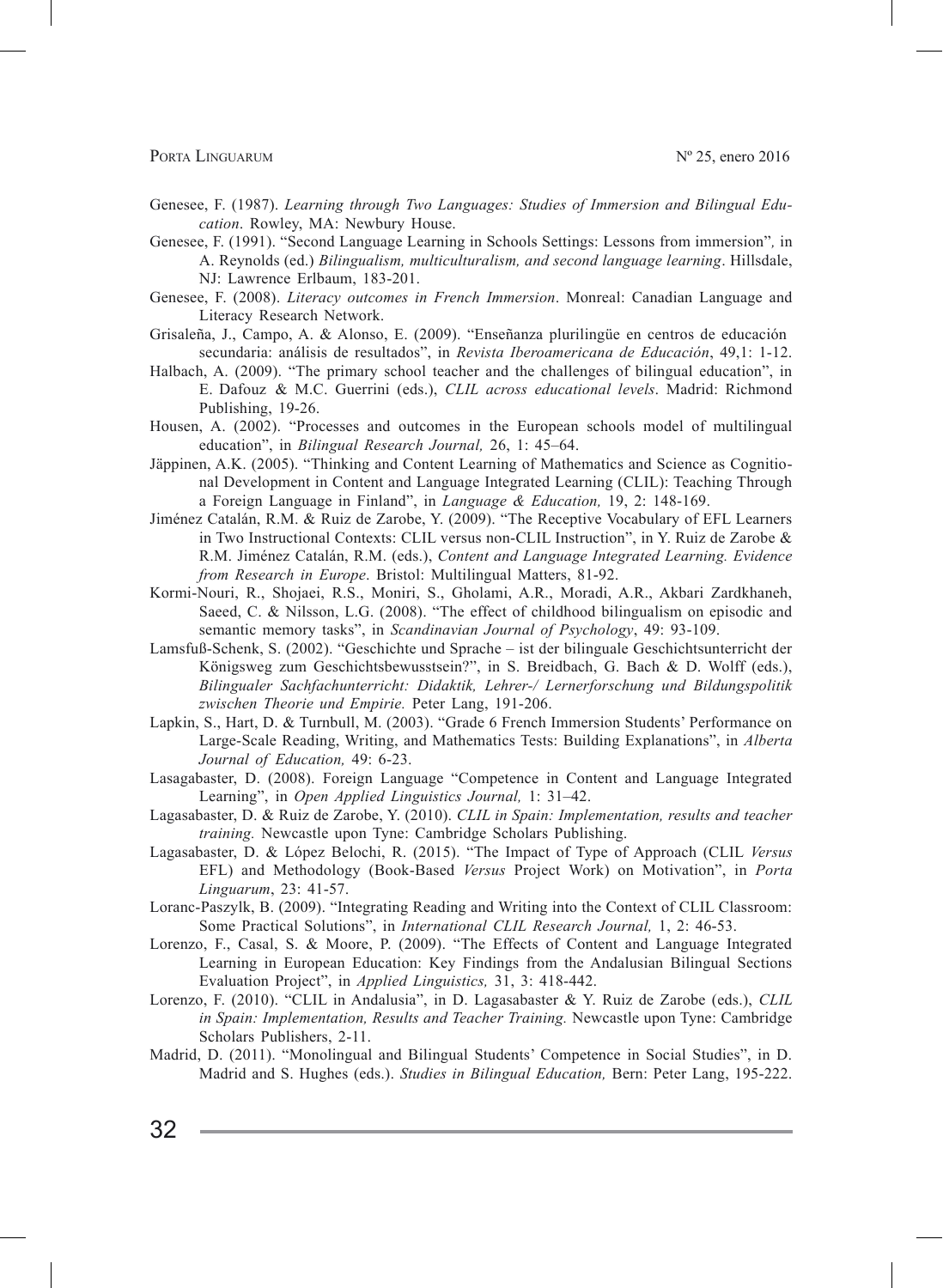- Marsh, D. (2002). *CLIL/EMILE The European Dimension. Actions, Trends and Foresight Potential,* Strasbourg, European Commission.
- Marsh, D. (2013*). The CLIL Trajectory: Educational Innovation for the 21st Century iGeneration*. Córdoba: Sevicio de Publicaciones de la Universidad de Córdoba.
- Mehisto, P., Marsh, D. & Frigols, M. J. (2008). *Uncovering CLIL, Content and Language Integrated learning in Bilingual and Multilingual Education*. Oxford: Macmillan.
- Mehisto, P. & Marsh, D. (2011). "Approaching the Economic, Cognitive and Health benefits of Bilingualism: Fuel for CLIL", in Y. Ruiz de Zarobe, J. Sierra & F. Gallardo del Puerto (eds.). *Content and Foreign Language Integrated Learning.* Bern: Peter Lang, 21-48.
- Méndez García, M.C. (2014). "A Case Study on Teachers' Insights into Their Students' Language and Cognition Development Through the Andalusian CLIL Programme", in *Porta Linguarum,* 22: 23-39.
- Muñoz, C. (2002). "Relevance & Potential of CLIL", in D. Marsh, *CLIL/EMILE The European Dimension. Actions, Trends and Foresight Potential,* Strasbourg, European Commission, 33-36.
- Naves, T. (2011). "How Promising Are the Results of Integrating Content and Language for EFL Writing and Overall EFL Proficiencyy?", in Y. Ruiz de Zarobe, J. Sierra & F. Gallardo del Puerto (eds.), *Content and Foreign Language Integrated Learning*. Bern: Peter Lang, 103-128.
- Navés, T. & Victori, M. (2010). "CLIL in Catalonia: An Overview of Research Studies", in Y. Ruiz de Zarobe & D. Lasagabaster (eds.), *CLIL in Spain: Implementation, Results and Teacher Training*. Newcastle upon Tyne, UK: Cambridge Scholars, 30-54.
- Nieto Moreno de Diezmas, E. (2012). "CLIL and development of emotional competence", in *Miscelanea. A Journal of English and American Studies*, 45: 53-74.
- Pérez Cañado, M. L. (2011). "The Effects of CLIL within the APPP: Lessons Learned and Ways Forward", in R. Crespo & M. García de Sola (eds.). *Studies in Honour of Ángeles Linde López*. Granada: Universidad de Granada, 389-406.
- Reilly, T. & Medrano, P. (2009). "MEC/British council Bilingual project. Twelve years of bilingual education and a smooth transition into secondary", in E. Dafouz & M.C. Guerrini (eds.), *CLIL across educational levels*. Richmond Publishing, 59-70.
- Ruiz de Zarobe, Y. (2011). "Which Language competencies Benefit from CLIL? An Insignt into Applied Linguistic Research", in Y. Ruiz de Zarobe, J. Sierra & Gallardo del Puerto, F. (eds.). *Content and Foreign Language Integrated Learning.* Berne: Peter Lang, 129-153.
- San Isidro, X. (2009). "Galicia: Clil Success in a Bilingual Community", in D. Marsh, P. Mehisto, D. Wolff, R. Aliaga, T. Asikainen, M.J Frigols-Martin, S. Hughes & G. Langé (eds.), *CLIL Practice: Perspectives from the Field,* (pp. 4-13). Jyväskylä: University of Jyväskylä, 4-13, Available from http://www.icpj.eu/?id=1, accessed 19 December, 2014.
- San Isidro, X. (2010). "An Insight into Galician CLIL: Provision and Results", in D. Lasagabaster & Y. Ruiz de Zarobe (eds.). *CLIL in Spain: Implementation, results and teacher training*. Newcastle upon Tyne, UK: Cambridge Scholars, 55-78.
- Seikkula-Leino, J. (2007). "CLIL learning: Achievement levels and affective factors", in *Language and Education,* 21, 4: 328-341.
- Smith, J & Paterson, F. (1998). Positively Bilingual: Classroom Strategies to Promote the Achievement of Bilingual Learners. Nottingham; Nottingham Education Authority.
- Stohler, U. (2006). "The acquisition of knowledge in bilingual learning: an empirical study on the role of language in content learning", in *VIEWZ Vienna English Working Papers*, 15, 3: 41-46.